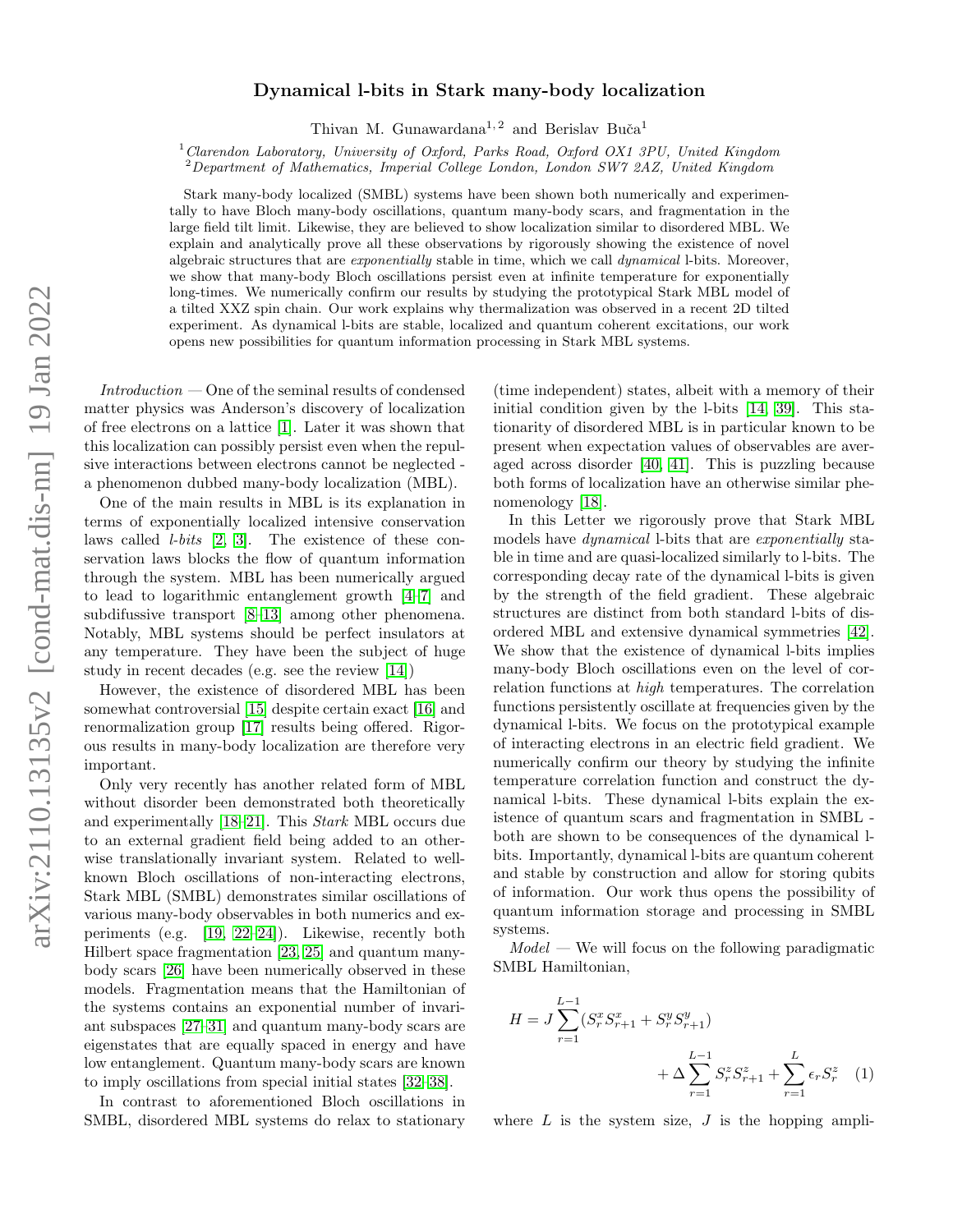tude,  $\Delta$  is the interaction strength (anisotropy) and  $\epsilon_r$ is the external magnetic field at site r. This model of SMBL is equivalent to the fermionic model used in [\[22\]](#page-4-14) via a Jordan-Wigner transformation, i.e. an interacting Wannier-Stark chain [\[43](#page-5-10)[–45\]](#page-5-11). The non-interacting Wannier-Stark chain is well-known to feature Bloch oscillations [\[46–](#page-5-12)[48\]](#page-5-13). Similarly, in [\[18\]](#page-4-11), the field used was given by  $\epsilon_r = Wr - \frac{\alpha r^2}{L^2}$  and it was shown that the inclusion of the quadratic component gave rise to a phase with MBL characteristics. It has also been shown that having a linear magnetic field  $\epsilon_r = Wr$  also gives rise to an MBL-like phase beyond a critical tilt  $W_c \approx 2.2$  in clean systems [\[49\]](#page-5-14). Supporting this, it has recently been shown that such oscillations exist even for moderate values of the tilt, but their origin is not well-understood [\[23\]](#page-4-16). We are interested in these oscillations and so we study a linear magnetic field for the rest of this Letter. However, we remark on the inclusion of a small quadratic potential in the Supplementary Material. As we will see, the exact form of the potential is not relevant for the qualitative conclusions.

 $Dynamic$ l l-bits  $-$  A fundamental theoretical advance in understanding disordered MBL is the discovery of lbits [\[3\]](#page-4-2). These are quasi-local operators which commute with the Hamiltonian and are thus conserved quantities. The existence of these implies that information about the initial state of the system must be preserved locally for all times and is thus accessible to local measurements. Hence the system cannot undergo thermal relaxation, leading to the MBL phase [\[14\]](#page-4-7).

We propose a similar theoretical framework for the SMBL phenomenon. As discussed previously, the key difference in SMBL is the observation of persistent manybody Bloch oscillations. To capture these, we look to the recently introduced concept of dynamical symmetries [\[42\]](#page-5-9). These are defined to be extensive or local spectrum generating algebras [\[50\]](#page-5-15) of  $H$ , i.e operators  $A$  satisfying the relation [\[51\]](#page-5-16),

<span id="page-1-0"></span>
$$
[H, A] = \omega A \tag{2}
$$

where  $\omega \neq 0$  is the *frequency* of A.

In this Letter, we extend the notion of dynamical symmetry to include dynamical l-bits - these are operators satisfying [\(2\)](#page-1-0) which are similar to l-bits in MBL in the sense that they are quasi-localized (rather than strictly localized [\[52\]](#page-5-17)).

Now suppose that our system is initially (at  $t = -\infty$ ) in thermal equilibrium and then locally perturbed suddenly at  $t = 0$ . This means that the perturbation takes the form  $\delta(t)B$  where B giving the new Hamiltonian  $H' =$  $H + \delta(t)B$ . According to standard results from linear response theory, the resulting deviation of the expectation value of an operator  $Q$  at later times from it's equilibrium value is given by  $\langle Q(t) \rangle_{\text{pert}} - \langle Q \rangle = -i \langle [Q(t), B] \rangle$  where  $\langle Q(t) \rangle_{\text{pert}} = \langle e^{iH't} Q e^{-iH't} \rangle$ . If  $\langle AQ \rangle \neq 0, \langle AB \rangle \neq 0$  for



<span id="page-1-2"></span>FIG. 1. Plot of the infinite temperature autocorrelation function in [\(3\)](#page-1-1) for various choices of local operators. Here we consider three examples. The parameters used are  $L = 16, W = 3, J = \Delta = 1$ . In each case, we take the sudden perturbation at  $t = 0$  to be  $B = S_{L/2}^x$ . The three choices of operators  $Q$  are  $S^{+}_{L/2}$  (green),  $S^{z}_{L/2-1}S^{+}_{L/2}$  (red) and  $S_{L/2+2}^z S_{L/2+3}^+$  (blue).

some dynamical symmetry A [\(2\)](#page-1-0), then  $\langle Q(t) \rangle_{\text{pert}}$  will oscillate forever with frequency  $\omega$  [\[53\]](#page-5-18). More specifically, a Mazur lower bound on the amplitude of the oscillations exists [\[54\]](#page-5-19).

We will focus on the infinite temperature case for which the relevant function from linear response theory to consider is the so-called fluctuation function given by,

<span id="page-1-1"></span>
$$
F_{QB}(t) = \frac{1}{2} \langle \{Q(t), B\} \rangle = \langle Q(t)B \rangle \tag{3}
$$

The above form is valid when  $Q(0)$  and B are traceless and this is precisely the case which interests us. We now numerically compute the autocorrelation function in [\(3\)](#page-1-1) for our model Hamiltonian [\(1\)](#page-0-0) for a few pairs of operators using DMRG [\[55\]](#page-5-20) (Fig. [1\)](#page-1-2). Two cases show persistent many-body Bloch oscillations.

There is also one case where we observe no significant oscillations (the blue curve, which is almost flat). In this case, the time evolved operator acts on sites further away from the perturbation site. Thus, the memory of the perturbation is highly localized. These observations agree in general with how we expect dynamical l-bits would behave in autocorrelation functions, even though the oscillations are not of fixed amplitude. This leads us to theorize that the SMBL Hamiltonian possesses dynamical l-bits and that the operators in the plot which show oscillations have some finite overlap with them in the sense of [\[53\]](#page-5-18). What follows is the main result of this Letter where we prove that  $H$  has exponentially stable dynamical l-bits, at least in the large tilt case.

exponentially stable dynamical l-bits in  $SMBL$  — We begin by noting that our Hamiltonian can be written in the form  $H = H_{XX} + H_{ZZ} + M$ , where  $H_{XX} =$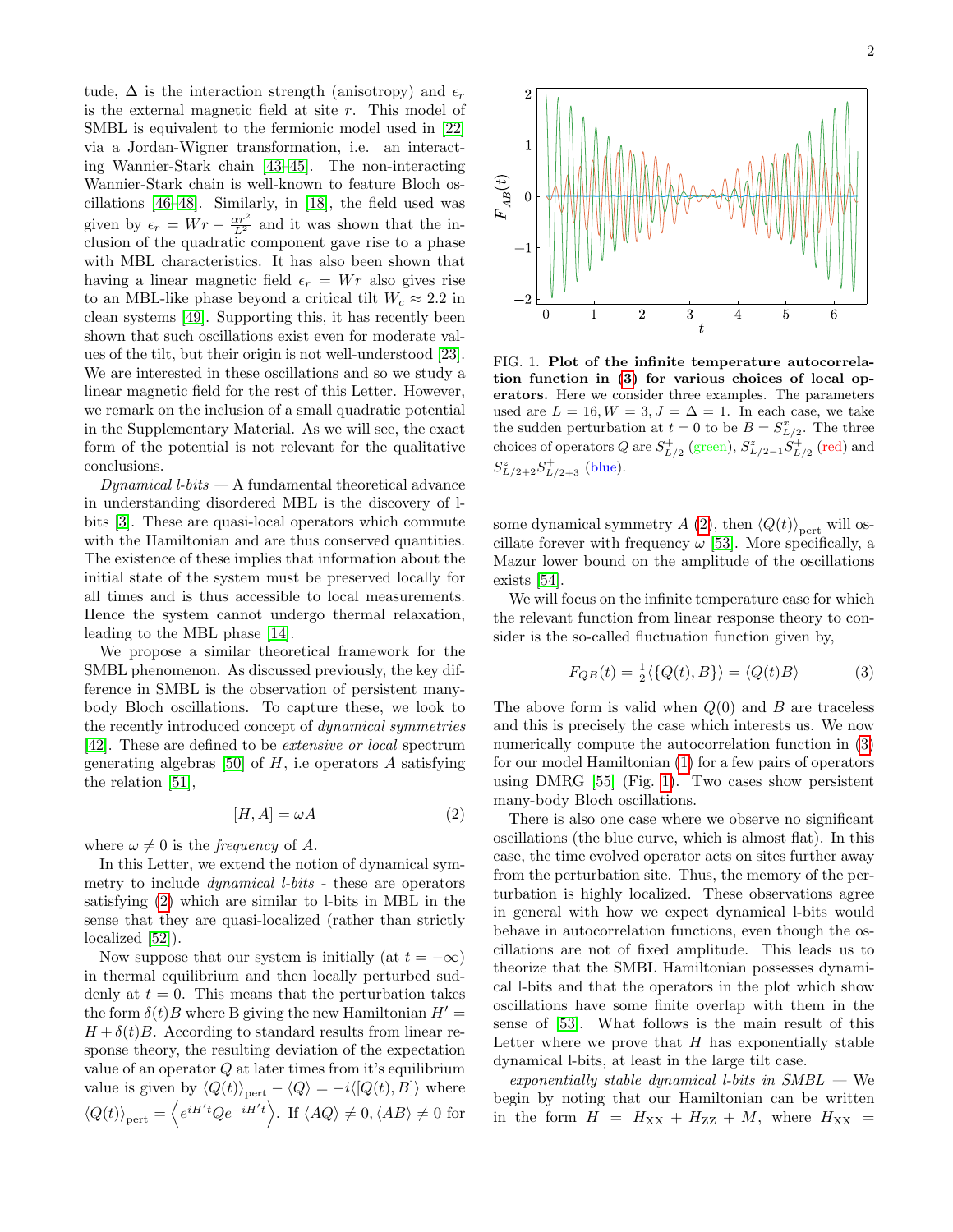$J\sum_{r}(S_{r}^{x}S_{r+1}^{x} + S_{r}^{y}S_{r+1}^{y}), H_{ZZ} = \Delta \sum_{r}(S_{r}^{z}S_{r+1}^{z})$  and  $M = W \sum_{r} r S_r^z$ . Clearly, the eigenspectrum of M is comprised of the values  $\{W, 2W, ..., WL(L+1)/2\}$ . Now define,

<span id="page-2-2"></span>
$$
D = \sum_{n} P_n (H_{\rm XX} + H_{\rm ZZ}) P_n \tag{4}
$$

where  $P_n$  projects onto the eigenspace of M with eigenvalue  $Wn$ .

We now assume that  $W$  is large. It directly follows from the work of Abanin et al. [\[56\]](#page-5-21) (see also [\[57\]](#page-5-22)) that there exists a quasi-local unitary operator  $Y$  close to the identity such that up to exponentially long times  $t^* \propto$  $\exp W$ ,

$$
e^{iHt} \mathcal{O}e^{-iHt} \approx e^{iY(D+M)Y^{\dagger}t} \mathcal{O}e^{-iY(D+M)Y^{\dagger}t}
$$
 (5)

holds for any local operator  $\mathcal{O}$ . The error is exponentially small in  $W$  (the reader is referred to [\[56\]](#page-5-21) for a more precise formulation of this statement along with a rigorous proof). In other words, up to exponentially long times, time evolution is governed by the effective Hamiltonian given by  $H_{\text{eff}} = Y H'_{\text{eff}} Y^{\dagger} = Y (D + M) Y^{\dagger}$ .

The aim now is to show that this effective Hamiltonian has dynamical l-bits by deriving exact dynamical l-bits for  $H'_{\text{eff}}$ . To do this, we note that D can be put in the more useful form [\[56\]](#page-5-21)

<span id="page-2-3"></span>
$$
D = \frac{1}{T} \int_0^T dt \ e^{iMt} (H_{\rm XX} + H_{\rm ZZ}) e^{-iMt} \tag{6}
$$

where  $T = 2\pi/W$  (see [\[58\]](#page-5-23)). It is important to note that the reason the approaches [\[56,](#page-5-21) [57\]](#page-5-22) are applicable in SMBL, as opposed to disordered MBL is because the energy of the tilt is equally separated in SMBL, unlike the energy of the disordered field.

We then obtain that  $D = H_{ZZ}$  [\[58\]](#page-5-23), giving a rather simple form for  $H'_{\text{eff}}$  (cf. [\[28,](#page-5-24) [59\]](#page-5-25)),

<span id="page-2-0"></span>
$$
H'_{\text{eff}} = D + M = \sum_{r} \left( \Delta S_r^z S_{r+1}^z + W r S_r^z \right) \tag{7}
$$

This is simply an Ising Hamiltonian with a tilt!

It is now easy to check that for  $2 \le r \le L-1$ , the four operators given by

$$
A_1(r) = S_r^+ - 4S_{r-1}^z S_r^+ S_{r+1}^z
$$
  
\n
$$
A_2(r) = S_{r-1}^z S_r^+ - S_r^+ S_{r+1}^z
$$
  
\n
$$
A_3(r) = S_r^+ + 2S_{r-1}^z S_r^+ + 2S_r^+ S_{r+1}^z + 4S_{r-1}^z S_r^+ S_{r+1}^z
$$
  
\n
$$
A_4(r) = S_r^+ - 2S_{r-1}^z S_r^+ - 2S_r^+ S_{r+1}^z + 4S_{r-1}^z S_r^+ S_{r+1}^z
$$
  
\n(8)

are exact strictly local dynamical l-bits of  $H_{\text{eff}}'$  with corresponding frequencies

$$
\omega_1 = \omega_2 = Wr, \ \omega_3 = Wr + \Delta, \ \omega_4 = Wr - \Delta \qquad (9)
$$

Now recall that the effective Hamiltonian for the SMBL model is actually  $H_{\text{eff}}$  rather than  $H'_{\text{eff}}$ . However, for the above dynamical l-bits  $A_i(r)$ , we have that  $[H_{\text{eff}}, YA_j(r)Y^{\dagger}] = Y[H'_{\text{eff}}, A_j(r)]Y^{\dagger} = \omega_i YA_j(r)Y^{\dagger}.$ Since  $Y$  is quasi-local, this gives a set of quasi-local dynamical l-bits for the effective Hamiltonian. Crucially, the corresponding frequencies remain unchanged. Furthermore, this effective Hamiltonian governs time evolution for the full Hamiltonian  $H$  with exponentially small error for exponentially long times. Thus we conclude that the operators  $YA_j(r)Y^{\dagger}$  are quasi-local dynamical l-bits of the full Hamiltonian which are valid as long as the effective Hamiltonian is valid.

Note that dynamical l-bits imply regular l-bits by the simple identity  $[H, [A_j(r), A_j^{\dagger}(r)]] = 0$ , where  $Q_j(r) =$  $[A_j(r), A_j^{\dagger}(r)]$  is an exponentially localized l-bit. Unlike disordered MBL, dephasing here is not possible because, unlike the l-bits of disordered MBL, only four fundamental frequencies contribute to Stark dynamical l-bits, rather than a continuum in disordered MBL [\[39\]](#page-5-6). Importantly, this means that [\(7\)](#page-2-0) is the effective (up-toexponentially long times) Hamiltonian in the l-bit basis that dictates dynamics, which has a much simpler form the disordered MBL one [\[39\]](#page-5-6). This also means that our l-bit basis is complete.

 $Numerical construction of the dynamical l-bits - Even$ though we have shown the existence of dynamical l-bits for the full Hamiltonian, we have not found them explicitly since we do not know the operator  $Y$ . Our aim in this section is to numerically find these dynamical l-bits. To do this, we note that  $Y$  is close to the identity, and so the exact dynamical l-bits of  $H'_{\text{eff}}$  are still highly relevant, and that the frequencies are unchanged. So we generalize the approaches of [\[60\]](#page-5-26) developed for conservation laws and we look at the operator given by,

<span id="page-2-1"></span>
$$
\tau = \lim_{T \to \infty} \frac{1}{T} \int_{-T}^{T} dt \ e^{-i\omega t} U^{\dagger}(t) \mathcal{O}U(t) \tag{10}
$$

where  $\omega \neq 0$  is a real number,  $U(t) = e^{-iHt}$  is the time evolution operator and  $\mathcal O$  is some strictly local operator. It can be shown that this satisfies the relation  $[H, \tau] = \omega \tau$ regardless of  $\mathcal{O}$  [\[58\]](#page-5-23). However, we require  $\tau$  to also be (quasi) localized to be considered a dynamical l-bit and this is not necessarily satisfied for arbitrary local seed operators O.

By our previous arguments, we will use  $\mathcal{O} = A_i(r)$  as the seed operators, along with their corresponding frequencies. We again use DMRG [\[55\]](#page-5-20) to carry out these numerical simulations. We then determine locality by evaluating it's components in a complete orthonormal product operator basis made up of products of (appropriately normalised) single site basis operators  $\{I, S^+, S^-, S^z\}.$ We then evaluate the total component for each site in the chain by sharing each component equally among the sites on which its corresponding basis operator lives (this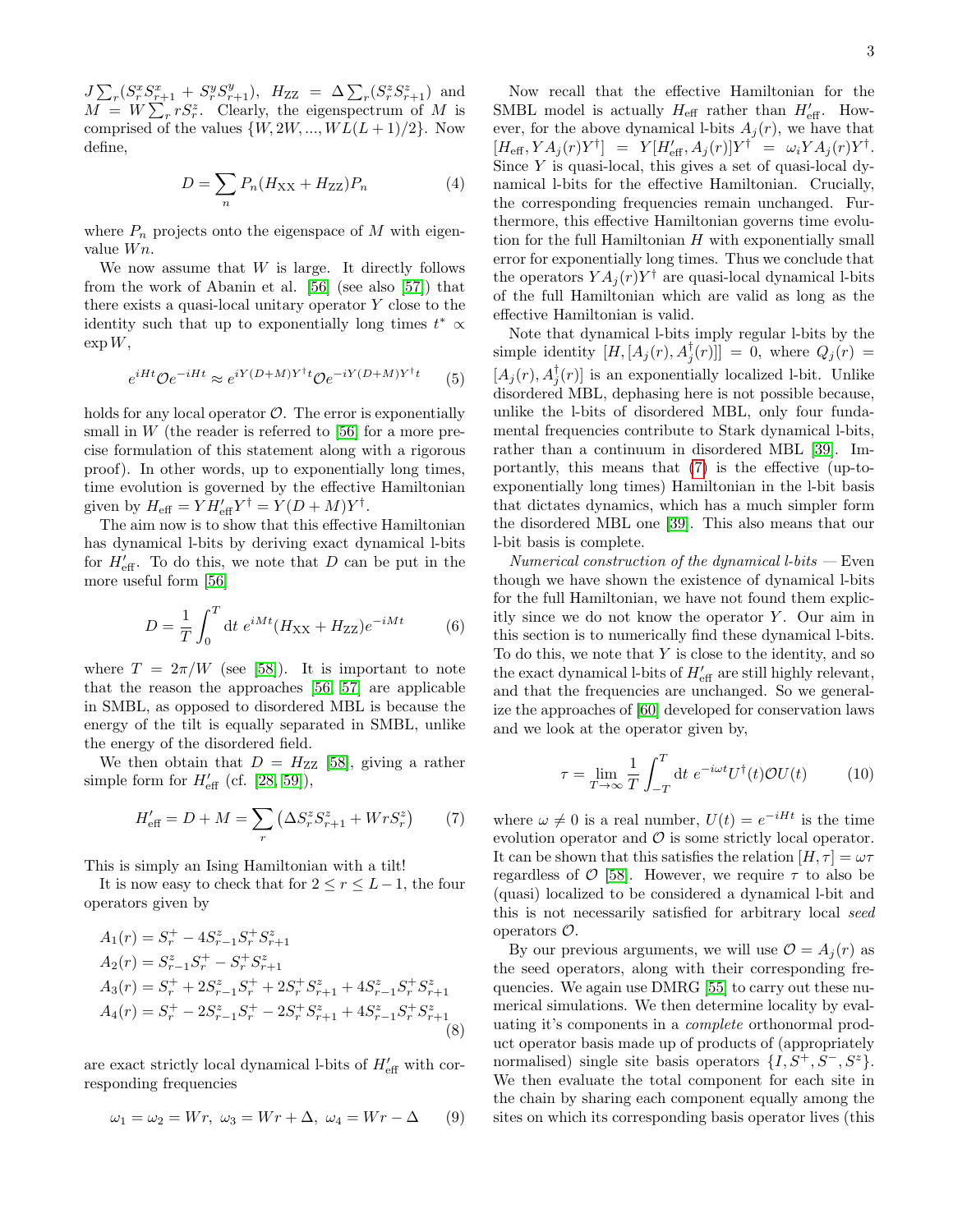is done simply to get the squares of the total site components to sum to 1, and is not required to study locality). The squares of the total components for each site can be thought of as probabilities and these can be used to determine locality. The results as displayed in Fig. [2](#page-3-0) (a). Since the operator basis can be very large for large  $L$ , we find that it sufficient to only look at the basis operators acting on a radius of 3 about the site  $L/2$ .

These results make it clear that  $\tau$  is quasi-local for these choices of seed operator, which agrees with our hypothesis. Thus we have numerically found quasi-local dynamical l-bits of the full Hamiltonian  $H$ . The accuracy of these can be looked at in a couple of ways. Finding the relative error in the commutator, given by

$$
e = \frac{\| [H, \tau] - \omega \tau \|}{\| [H, \tau] \|} \tag{11}
$$

shows that the error is only about 0.04% which is very good. We can see how the error behaves when we change  $W$  in Fig. [2](#page-3-0) (b) and we can see that it decays with increasing W, as expected. Furthermore, we can look at the autocorrelation function given by [\(3\)](#page-1-1), with local operator  $A = \tau$  and perturbation  $B = S_{L/2}^x$  similar to what we did before. This is plotted in the inset of Fig. [2](#page-3-0) (c), where we can see clear, uniform oscillations at one frequency, which show that we have now found an accurate dynamical l-bit. The dynamical l-bit thus explains the existence of oscillations in Fig. [1](#page-1-2) at the appropriate frequency. This is confirmed by the Fourier transform in Fig. [2](#page-3-0) (c) and it demonstrates that the frequency of the oscillations is indeed the corresponding  $\omega$  (which is 99 in this case). Moreover, we see that the operators which caused the non-uniform oscillations in Fig. [1](#page-1-2) do in fact overlap with the operators  $A_i$  as conjectured previously. Furthermore, their support is indeed quasilocalized and close to the original dynamical l-bits as expected by the quasilocality of Y.

 $Quantum$  many-body scars and fragmentation  $-$ Quantum many-body scars [\[32–](#page-5-4)[38,](#page-5-5) [61,](#page-5-27) [62\]](#page-5-28), which are an (at least) extensive number of eigenstates that have low entanglement. The are related to oscillations from special initial states. These states have recently been numerically identified in Stark MBL models [\[26\]](#page-5-1). Our analytically proven dynamical l-bits directly imply quantum scars [\[34,](#page-5-29) [35,](#page-5-30) [63,](#page-5-31) [64\]](#page-5-32) (see also Suppl of [\[42\]](#page-5-9) for an earlier proof implying scarring and that includes dissipation). In our case, the existence of scars follows from the fact that dynamical l-bit when acting on the (product) ground state  $|0\rangle$  will create eigenstates with low-entanglement that are equally separated in energy, e.g.

$$
H\left(\prod_{\{r_i\}} A_j(r_i) \,|0\rangle\right) = d(j)\omega_j \left(\prod_{\{r_i\}} A_j(r_i) \,|0\rangle\right) \quad (12)
$$

where  $[H, A_i(r_i)] = \omega_i A_i(r_i)$ , and  $d(j)$  is the number of  $A_i(r_i)$  that appear in the product. We set  $H |0\rangle = 0$  for



<span id="page-3-0"></span>FIG. 2. Results of the numerics on the dynamical lbit candidate  $\tau$ . The parameters used throughout are  $J =$  $\Delta = 1$  and  $W = 10$  together with a total time  $T = 350$  to simulate the limit  $T \to \infty$  and timestep  $dt = 0.005$  for the intergral in [\(10\)](#page-2-1). The same timestep is also used to calculate the autocorrelation function. (a) Plots demonstrating locality of the operator  $\tau$ . The system size used is  $L = 30$ . The seed operators considered are  $A_2(L/2)$  (blue) and  $A_4(L/2)$  (red). The probabilities give a measure of how much of  $\tau$  lives on each site. As we can see, almost all of the operator is always concentrated on the central five sites, and the shape of the plot is not affected by the system size. (b) A plot showing the variation of the error  $e$  with tilt strength  $W$ . We can see a high error for smaller values of  $W$ , where we naturally expect a lot of entanglement and thus larger errors due to truncation in DMRG. (c) Plot of the infinite temperature autocorrelation function (inset)  $F_{AB}$  from [\(3\)](#page-1-1) with  $A = S_{L/2}^x$  and  $B = \tau$ , and its Fourier transform for  $L = 20$ . The seed operator used was  $A_4(L/2)$ . The single spike in the Fourier transform confirms that  $\tau$  is indeed a dynamical l-bit.

simplicity. The entanglement of the state is guaranteed to be low due to the localized structure of  $A_i(r_i)$ .

We note that dynamical l-bits imply quantum scars, but not the other way around. More specifically, models with quantum many-body scars have oscillations only for very special initial states, whereas dynamical l-bits imply oscillations generically and even at infinite temperature as shown here.

Fragmentation follows immediately from the dynamical l-bits by the arguments presented in [\[65\]](#page-5-33). This is likewise consistent with the results of [\[25\]](#page-5-0). In fact this means that Stark MBL fragmentation is not true fragmentation [\[27,](#page-5-2) [28,](#page-5-24) [66\]](#page-5-34), but rather local fragmentation as defined by [\[65\]](#page-5-33).

 $Conclusion$  — In this Letter we studied SMBL and in-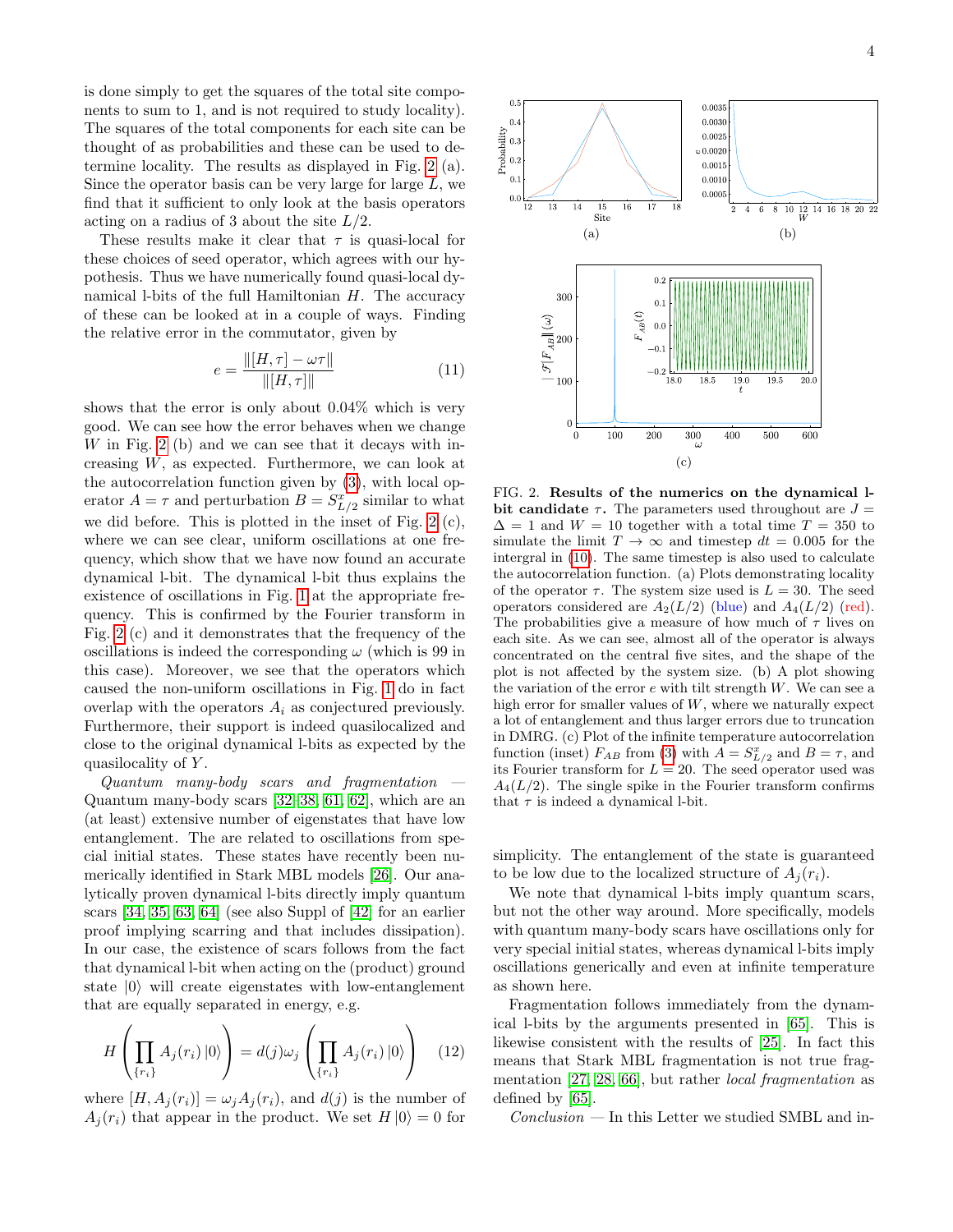vestigated the origin of persistent oscillations which have been numerically and experimentally observed [\[18,](#page-4-11) [22,](#page-4-14) [24,](#page-4-15) [49\]](#page-5-14). We argued that this is due to the existence of dynamical l-bits, similar to how the MBL phenomenon has been theoretically described by normal l-bits [\[3\]](#page-4-2). We then proved that in the large tilt case, the SMBL Hamiltonian can be reduced to an effective Hamiltonian up to exponentially long using a theorem from [\[14\]](#page-4-7) and further showed the existence of exact and complete dynamical l-bit basis of this effective Hamiltonian. Thereafter, we used these to numerically construct dynamical l-bits of the full Hamiltonian with excellent accuracy. A similar effective Hamiltonian was obtained in a very recent preprint (up to a rotating wave basis transform) in [\[59\]](#page-5-25) where transport was studied (cf. also [\[28\]](#page-5-24)). However, here we focused on oscillations, scars and fragmentation, as well as found the complete l-bit basis. We have proven that dynamical l-bits imply persistent oscillations in the autocorrelation function, even at infinite temperature, quantum many-body scars, and Hilbert space fragmentation, as well as l-bits. The fact that the dynamical l-bits of SMBL have only four fundamental frequencies explains why SMBL has many-body Bloch oscillations, unlike disordered MBL [\[39\]](#page-5-6). Even though the XXZ model we studied is distinct from the tilted Fermi-Hubbard models with scars and fragmentation, our results indicate that these models likewise have dynamical l-bits. Note that dynamical l-bits immediately imply many-body flat bands [\[67\]](#page-5-35) in the tilted XXZ spin chain [\[52\]](#page-5-17). Our approach relies on the tilt being single body and therefore a tilt with with two-body terms is expected to thermalize, which is fully consistent with the 2D experiment of [\[68\]](#page-5-36). Moreover, we predict that the putting a two-body tilt in both directions will not cause absence of thermalization in contrast to the proposal in [\[68\]](#page-5-36).

Our work opens many new avenues for future work. In future work we will study in Stark MBL models possible realizations of time crystals in both driven (discrete)  $[69–78]$  $[69–78]$  (cf. also [\[79\]](#page-6-1)) and dissipative models [\[42,](#page-5-9) [80–](#page-6-2) [93\]](#page-6-3), synchronization [\[94](#page-6-4)[–96\]](#page-6-5), and other possible kinds of non-stationary dynamics [\[97](#page-6-6)[–110\]](#page-6-7). Likewise, connection with large-tilt and large interactions limits in 1D models will be explored [\[111](#page-6-8)[–113\]](#page-6-9). Most intriguing, however, is the fact that a dynamical l-bit is local coherent excitation that can store a qubit. This hints that Stark MBL systems could have potential for robust quantum information storage and processing.

 $Acknowledgements$  — We thank Z. Papić and F. Pollmann for useful discussions, A. Lazarides for pointing out a recent preprint [\[59\]](#page-5-25) and P. Sala for numerous enlightening suggestions and useful discussion. Funding from EPSRC programme grant EP/P009565/1, EPSRC National Quantum Technology Hub in Networked Quantum Information Technology (EP/M013243/1) is gratefully acknowledged. T.M.G. acknowledges funding from a Departmental Roth Scholarship from the Department of Mathematics, Imperial College London for part of this work.

- <span id="page-4-0"></span>[1] P. W. Anderson, Phys. Rev. **109**[, 1492 \(1958\).](https://doi.org/10.1103/PhysRev.109.1492)
- <span id="page-4-1"></span>[2] D. A. Huse, R. Nandkishore, and V. Oganesyan, [Phys.](https://doi.org/10.1103/PhysRevB.90.174202) Rev. B 90[, 174202 \(2014\).](https://doi.org/10.1103/PhysRevB.90.174202)
- <span id="page-4-2"></span>[3] M. Serbyn, Z. Papić, and D. A. Abanin, [Phys. Rev. Lett.](https://doi.org/10.1103/PhysRevLett.111.127201) 111[, 127201 \(2013\).](https://doi.org/10.1103/PhysRevLett.111.127201)
- <span id="page-4-3"></span>[4] M. Žnidarič, T. c. v. Prosen, and P. Prelovšek, [Phys.](https://doi.org/10.1103/PhysRevB.77.064426) Rev. B 77[, 064426 \(2008\).](https://doi.org/10.1103/PhysRevB.77.064426)
- [5] J. H. Bardarson, F. Pollmann, and J. E. Moore, [Phys.](https://doi.org/10.1103/PhysRevLett.109.017202) Rev. Lett. 109[, 017202 \(2012\).](https://doi.org/10.1103/PhysRevLett.109.017202)
- [6] M. Serbyn, Z. Papić, and D. A. Abanin, [Phys. Rev. Lett.](https://doi.org/10.1103/PhysRevLett.110.260601) 110[, 260601 \(2013\).](https://doi.org/10.1103/PhysRevLett.110.260601)
- <span id="page-4-4"></span>[7] F. Iemini, A. Russomanno, D. Rossini, A. Scardicchio, and R. Fazio, Phys. Rev. B 94[, 214206 \(2016\).](https://doi.org/10.1103/PhysRevB.94.214206)
- <span id="page-4-5"></span>[8] R. Vosk, D. A. Huse, and E. Altman, [Phys. Rev. X](https://doi.org/10.1103/PhysRevX.5.031032) 5, [031032 \(2015\).](https://doi.org/10.1103/PhysRevX.5.031032)
- [9] K. Agarwal, S. Gopalakrishnan, M. Knap, M. Müller, and E. Demler, [Phys. Rev. Lett.](https://doi.org/10.1103/PhysRevLett.114.160401) 114, 160401 (2015).
- [10] M. Žnidarič, A. Scardicchio, and V. K. Varma, [Phys.](https://doi.org/10.1103/PhysRevLett.117.040601) Rev. Lett. 117[, 040601 \(2016\).](https://doi.org/10.1103/PhysRevLett.117.040601)
- [11] Y. Bar Lev, G. Cohen, and D. R. Reichman, [Phys. Rev.](https://doi.org/10.1103/PhysRevLett.114.100601) Lett. 114[, 100601 \(2015\).](https://doi.org/10.1103/PhysRevLett.114.100601)
- [12] E. van Nieuwenburg, J. Y. Malo, A. Daley, and M. Fischer, [Quantum Science and Technology](https://doi.org/10.1088/2058-9565/aa9a02) 3, 01LT02 [\(2017\).](https://doi.org/10.1088/2058-9565/aa9a02)
- <span id="page-4-6"></span>[13] H. P. Lüschen, P. Bordia, S. S. Hodgman, M. Schreiber, S. Sarkar, A. J. Daley, M. H. Fischer, E. Altman, I. Bloch, and U. Schneider, [Phys. Rev. X](https://doi.org/10.1103/PhysRevX.7.011034) 7, 011034 [\(2017\).](https://doi.org/10.1103/PhysRevX.7.011034)
- <span id="page-4-7"></span>[14] D. A. Abanin and Z. Papić, [Annalen der Physik](https://doi.org/https://doi.org/10.1002/andp.201700169) 529, [1700169 \(2017\).](https://doi.org/https://doi.org/10.1002/andp.201700169)
- <span id="page-4-8"></span>[15] J. Suntajs, J. Bonča, T. Prosen, and L. Vidmar, Physical Review E 102, 062144 (2020).
- <span id="page-4-9"></span>[16] J. Z. Imbrie, [Journal of Statistical Physics](https://doi.org/10.1007/s10955-016-1508-x) 163, [998–1048 \(2016\).](https://doi.org/10.1007/s10955-016-1508-x)
- <span id="page-4-10"></span>[17] S. P. Kelly, R. Nandkishore, and J. Marino, [Nuclear](https://doi.org/10.1016/j.nuclphysb.2019.114886) Physics B 951[, 114886 \(2020\).](https://doi.org/10.1016/j.nuclphysb.2019.114886)
- <span id="page-4-11"></span>[18] M. Schulz, C. A. Hooley, R. Moessner, and F. Pollmann, [Phys. Rev. Lett.](https://doi.org/10.1103/PhysRevLett.122.040606) 122, 040606 (2019).
- <span id="page-4-13"></span>[19] S. R. Taylor, M. Schulz, F. Pollmann, and R. Moessner, Phys. Rev. B 102[, 054206 \(2020\).](https://doi.org/10.1103/PhysRevB.102.054206)
- [20] E. van Nieuwenburg, Y. Baum, and G. Refael, [Proceedings of the National](https://doi.org/10.1073/pnas.1819316116) [Academy of Sciences](https://doi.org/10.1073/pnas.1819316116) 116, 9269 (2019), [https://www.pnas.org/content/116/19/9269.full.pdf.](https://arxiv.org/abs/https://www.pnas.org/content/116/19/9269.full.pdf)
- <span id="page-4-12"></span>[21] Q. Guo, C. Cheng, H. Li, S. Xu, P. Zhang, Z. Wang, C. Song, W. Liu, W. Ren, H. Dong, R. Mondaini, and H. Wang, Stark many-body localization on a superconducting quantum processor (2020), [arXiv:2011.13895](https://arxiv.org/abs/2011.13895) [\[quant-ph\].](https://arxiv.org/abs/2011.13895)
- <span id="page-4-14"></span>[22] P. Ribeiro, A. Lazarides, and M. Haque, [Phys. Rev.](https://doi.org/10.1103/PhysRevLett.124.110603) Lett. 124[, 110603 \(2020\).](https://doi.org/10.1103/PhysRevLett.124.110603)
- <span id="page-4-16"></span>[23] S. Scherg, T. Kohlert, P. Sala, F. Pollmann, B. Hebbe Madhusudhana, I. Bloch, and M. Aidelsburger, Nature Communications 12, [10.1038/s41467-](https://doi.org/10.1038/s41467-021-24726-0) [021-24726-0](https://doi.org/10.1038/s41467-021-24726-0) (2021).
- <span id="page-4-15"></span>[24] W. Morong, F. Liu, P. Becker, K. S. Collins, L. Feng, A. Kyprianidis, G. Pagano, T. You, A. V. Gorshkov, and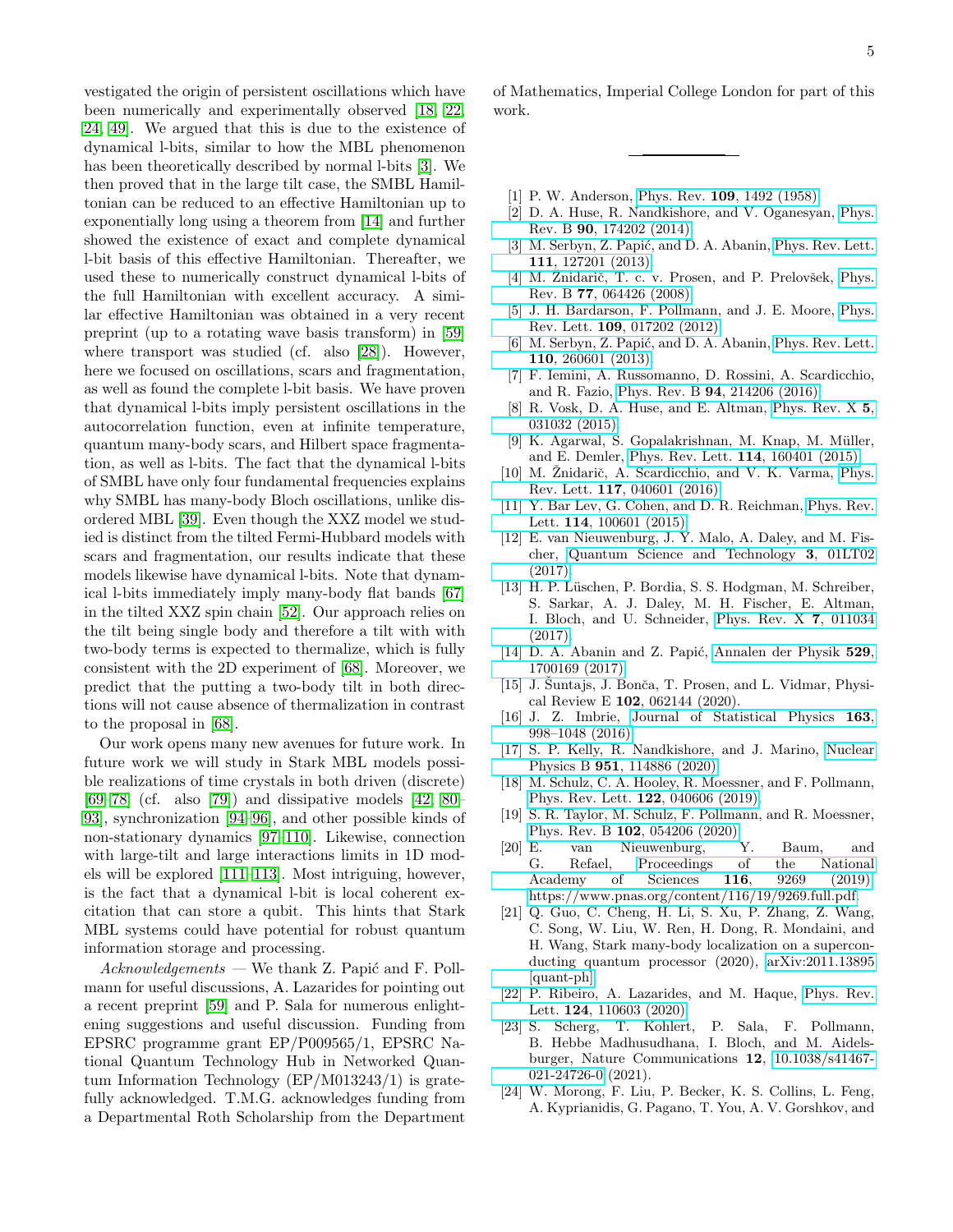C. Monroe, Observation of stark many-body localization without disorder (2021), [arXiv:2102.07250 \[quant-ph\].](https://arxiv.org/abs/2102.07250)

- <span id="page-5-0"></span>[25] E. V. H. Doggen, I. V. Gornyi, and D. G. Polyakov, Phys. Rev. B 103[, L100202 \(2021\).](https://doi.org/10.1103/PhysRevB.103.L100202)
- <span id="page-5-1"></span>[ $26$ ] J.-Y. Desaules, A. Hudomal, C. J. Turner, and Z. Papić, [Phys. Rev. Lett.](https://doi.org/10.1103/PhysRevLett.126.210601) **126**, 210601 (2021).
- <span id="page-5-2"></span>[27] P. Sala, T. Rakovszky, R. Verresen, M. Knap, and F. Pollmann, Phys. Rev. X 10[, 011047 \(2020\).](https://doi.org/10.1103/PhysRevX.10.011047)
- <span id="page-5-24"></span>[28] V. Khemani, M. Hermele, and R. Nandkishore, [Phys.](https://doi.org/10.1103/PhysRevB.101.174204) Rev. B 101[, 174204 \(2020\).](https://doi.org/10.1103/PhysRevB.101.174204)
- [29] B. Mukherjee, D. Banerjee, K. Sengupta, and A. Sen, Physical Review B 104, [10.1103/physrevb.104.155117](https://doi.org/10.1103/physrevb.104.155117) (2021).
- [30] S. Moudgalya, A. Prem, R. Nandkishore, N. Regnault, and B. A. Bernevig, Thermalization and its absence within krylov subspaces of a constrained hamiltonian (2019), [arXiv:1910.14048 \[cond-mat.str-el\].](https://arxiv.org/abs/1910.14048)
- <span id="page-5-3"></span>[31] S. Moudgalya and O. I. Motrunich, Hilbert space fragmentation and commutant algebras (2021), [arXiv:2108.10324 \[cond-mat.stat-mech\].](https://arxiv.org/abs/2108.10324)
- <span id="page-5-4"></span>[32] C. J. Turner, A. A. Michailidis, D. A. Abanin, M. Ser-byn, and Z. Papić, Nat. Phys. 14[, 745 \(2018\).](https://doi.org/10.1038/s41567-018-0137-5)
- [33] A. A. Michailidis, C. J. Turner, Z. Papić, D. A. Abanin, and M. Serbyn, [Phys. Rev. Res.](http://dx.doi.org/10.1103/PhysRevResearch.2.022065) 2 (2020).
- <span id="page-5-29"></span>[34] N. O'Dea, F. Burnell, A. Chandran, and V. Khemani, [Phys. Rev. Research](https://doi.org/10.1103/PhysRevResearch.2.043305) 2, 043305 (2020).
- <span id="page-5-30"></span>[35] K. Pakrouski, P. N. Pallegar, F. K. Popov, and I. R. Klebanov, [Phys. Rev. Lett.](https://doi.org/10.1103/PhysRevLett.125.230602) 125, 230602 (2020).
- [36] T. Iadecola and M. Schecter, [Phys. Rev. B](http://dx.doi.org/10.1103/PhysRevB.101.024306) **101** (2020).
- [37] S. Moudgalya, N. Regnault, and B. A. Bernevig, [Phys.](http://dx.doi.org/10.1103/PhysRevB.98.235156) [Rev. B](http://dx.doi.org/10.1103/PhysRevB.98.235156) 98 (2018).
- <span id="page-5-5"></span>[38] M. Serbyn, D. A. Abanin, and Z. Papić, [Nature Physics](https://doi.org/10.1038/s41567-021-01230-2) 17[, 675–685 \(2021\).](https://doi.org/10.1038/s41567-021-01230-2)
- <span id="page-5-6"></span>[39] M. Serbyn, Z. Papić, and D. A. Abanin, [Phys. Rev. B](https://doi.org/10.1103/PhysRevB.90.174302) 90[, 174302 \(2014\).](https://doi.org/10.1103/PhysRevB.90.174302)
- <span id="page-5-7"></span>[40] M. Serbyn, M. Knap, S. Gopalakrishnan, Z. Papić, N. Y. Yao, C. R. Laumann, D. A. Abanin, M. D. Lukin, and E. A. Demler, [Phys. Rev. Lett.](https://doi.org/10.1103/PhysRevLett.113.147204) 113, 147204 (2014).
- <span id="page-5-8"></span>[41] R. Vasseur, S. A. Parameswaran, and J. E. Moore, [Phys.](https://doi.org/10.1103/PhysRevB.91.140202) Rev. B 91[, 140202 \(2015\).](https://doi.org/10.1103/PhysRevB.91.140202)
- <span id="page-5-9"></span>[42] B. Buča, J. Tindall, and D. Jaksch, Nat Commun 10, [10.1038/s41467-019-09757-y](https://doi.org/10.1038/s41467-019-09757-y) (2019).
- <span id="page-5-10"></span>[43] G. H. Wannier, [Rev. Mod. Phys.](https://doi.org/10.1103/RevModPhys.34.645) **34**, 645 (1962).
- <span id="page-5-38"></span>[44] A. Buchleitner and A. R. Kolovsky, [Phys. Rev. Lett.](https://doi.org/10.1103/PhysRevLett.91.253002) **91**, [253002 \(2003\).](https://doi.org/10.1103/PhysRevLett.91.253002)
- <span id="page-5-11"></span>[45] S. Wimberger, R. Mannella, O. Morsch, E. Arimondo, A. R. Kolovsky, and A. Buchleitner, [Phys. Rev. A](https://doi.org/10.1103/PhysRevA.72.063610) 72, [063610 \(2005\).](https://doi.org/10.1103/PhysRevA.72.063610)
- <span id="page-5-12"></span>[46] G. H. Wannier, Phys. Rev. **117**[, 432 \(1960\).](https://doi.org/10.1103/PhysRev.117.432)
- [47] W. Shockley, [Phys. Rev. Lett.](https://doi.org/10.1103/PhysRevLett.28.349) **28**, 349 (1972).
- <span id="page-5-13"></span>[48] A. M. Bouchard and M. Luban, [Phys. Rev. B](https://doi.org/10.1103/PhysRevB.52.5105) 52, 5105 [\(1995\).](https://doi.org/10.1103/PhysRevB.52.5105)
- <span id="page-5-14"></span>[49] E. van Nieuwenburg, Y. Baum, and G. Refael, [Proceed](https://doi.org/10.1073/pnas.1819316116)[ings of the National Academy of Sciences](https://doi.org/10.1073/pnas.1819316116) 116, 9269 [\(2019\).](https://doi.org/10.1073/pnas.1819316116)
- <span id="page-5-15"></span>[50] A. Barut, A. Bohm, and Y. Ne'eman, [Dynam](https://doi.org/10.1142/0299)[ical Groups and Spectrum Generating Algebras](https://doi.org/10.1142/0299) (World Scientific Publishing Company, 1988) [https://www.worldscientific.com/doi/pdf/10.1142/0299.](https://arxiv.org/abs/https://www.worldscientific.com/doi/pdf/10.1142/0299)
- <span id="page-5-16"></span>[51] Note that every many-body H has an exponential number of trivial non-local spectrum generating algebras, but these do not influence local physics.
- <span id="page-5-17"></span>[52] B. Buca, A. Purkayastha, G. Guarnieri, M. T. Mitchison, D. Jaksch, and J. Goold, Quantum many-body at-

tractors (2020), [arXiv:2008.11166 \[quant-ph\].](https://arxiv.org/abs/2008.11166)

- <span id="page-5-18"></span>[53] M. Medenjak, B. Buča, and D. Jaksch, [Phys. Rev. B](https://doi.org/10.1103/PhysRevB.102.041117) 102[, 041117 \(2020\).](https://doi.org/10.1103/PhysRevB.102.041117)
- <span id="page-5-19"></span>[54] M. Medenjak, T. Prosen, and L. Zadnik, [SciPost Physics](http://dx.doi.org/10.21468/SciPostPhys.9.1.003) 9 [\(2020\).](http://dx.doi.org/10.21468/SciPostPhys.9.1.003)
- <span id="page-5-20"></span>[55] M. Fishman, S. R. White, and E. M. Stoudenmire, The ITensor software library for tensor network calculations (2020), [arXiv:2007.14822.](https://arxiv.org/abs/2007.14822)
- <span id="page-5-21"></span>[56] D. Abanin, W. De Roeck, W. W. Ho, and F. Huveneers, [Communications in Mathematical Physics](https://doi.org/10.1007/s00220-017-2930-x) 354, 809–827 [\(2017\).](https://doi.org/10.1007/s00220-017-2930-x)
- <span id="page-5-22"></span>[57] D. V. Else, B. Bauer, and C. Nayak, [Phys. Rev. X](https://doi.org/10.1103/PhysRevX.7.011026) 7, [011026 \(2017\).](https://doi.org/10.1103/PhysRevX.7.011026)
- <span id="page-5-23"></span>[58] Supplemental Material.
- <span id="page-5-25"></span>[59] G. Zisling, D. M. Kennes, and Y. B. Lev, Transport in stark many body localized systems (2021), [arXiv:2109.06196 \[cond-mat.dis-nn\].](https://arxiv.org/abs/2109.06196)
- <span id="page-5-26"></span>[60] M. Mierzejewski, P. Prelovšek, and T. Prosen, Physical Review Letters 114, [10.1103/physrevlett.114.140601](https://doi.org/10.1103/physrevlett.114.140601) (2015).
- <span id="page-5-27"></span>[61] S. Moudgalya, S. Rachel, B. A. Bernevig, and N. Regnault, [Phys. Rev. B](http://dx.doi.org/10.1103/PhysRevB.98.235155) 98 (2018).
- <span id="page-5-28"></span>[62] K. Pakrouski, P. N. Pallegar, F. K. Popov, and I. R. Klebanov, Group theoretic approach to manybody scar states in fermionic lattice models (2021), [arXiv:2106.10300 \[cond-mat.str-el\].](https://arxiv.org/abs/2106.10300)
- <span id="page-5-31"></span>[63] S. Moudgalya, B. A. Bernevig, and N. Regnault, Quantum many-body scars and hilbert space fragmentation: A review of exact results (2021), [arXiv:2109.00548](https://arxiv.org/abs/2109.00548) [\[cond-mat.str-el\].](https://arxiv.org/abs/2109.00548)
- <span id="page-5-32"></span>[64] D. K. Mark, C.-J. Lin, and O. I. Motrunich, [Phys. Rev.](http://dx.doi.org/10.1103/PhysRevB.101.195131) B 101 [\(2020\).](http://dx.doi.org/10.1103/PhysRevB.101.195131)
- <span id="page-5-33"></span>[65] B. Buča, Local hilbert space fragmentation and out-oftime-ordered crystals (2021), [arXiv:2108.13411 \[cond](https://arxiv.org/abs/2108.13411)[mat.stat-mech\].](https://arxiv.org/abs/2108.13411)
- <span id="page-5-34"></span>[66] T. Rakovszky, P. Sala, R. Verresen, M. Knap, and F. Pollmann, Physical Review B 101, [10.1103/phys](https://doi.org/10.1103/physrevb.101.125126)[revb.101.125126](https://doi.org/10.1103/physrevb.101.125126) (2020).
- <span id="page-5-35"></span>[67] Y. Kuno, T. Mizoguchi, and Y. Hatsugai, Flat band quantum scar (2020), [arXiv:2010.02044 \[cond](https://arxiv.org/abs/2010.02044)[mat.quant-gas\].](https://arxiv.org/abs/2010.02044)
- <span id="page-5-36"></span>[68] E. Guardado-Sanchez, A. Morningstar, B. M. Spar, P. T. Brown, D. A. Huse, and W. S. Bakr, [Phys. Rev.](https://doi.org/10.1103/PhysRevX.10.011042) X 10[, 011042 \(2020\).](https://doi.org/10.1103/PhysRevX.10.011042)
- <span id="page-5-37"></span>[69] D. V. Else, B. Bauer, and C. Nayak, [Phys. Rev. Lett.](https://doi.org/10.1103/PhysRevLett.117.090402) 117[, 090402 \(2016\).](https://doi.org/10.1103/PhysRevLett.117.090402)
- [70] K. Chinzei and T. N. Ikeda, [Phys. Rev. Lett.](https://doi.org/10.1103/PhysRevLett.125.060601) 125, [060601 \(2020\).](https://doi.org/10.1103/PhysRevLett.125.060601)
- [71] K. Chinzei and T. N. Ikeda, Criticality and rigidity of dissipative discrete time crystals in solids (2021), [arXiv:2110.00591 \[cond-mat.stat-mech\].](https://arxiv.org/abs/2110.00591)
- [72] Z. Gong, R. Hamazaki, and M. Ueda, Physical Review Letters 120, [10.1103/physrevlett.120.040404](https://doi.org/10.1103/physrevlett.120.040404) (2018).
- [73] A. Lazarides, A. Das, and R. Moessner, [Phys. Rev. E](https://doi.org/10.1103/PhysRevE.90.012110) 90[, 012110 \(2014\).](https://doi.org/10.1103/PhysRevE.90.012110)
- [74] V. Khemani, A. Lazarides, R. Moessner, and S. L. Sondhi, [Phys. Rev. Lett.](https://doi.org/10.1103/PhysRevLett.116.250401) 116, 250401 (2016).
- [75] A. Lazarides, S. Roy, F. Piazza, and R. Moessner, Physical Review Research 2, [10.1103/physrevre](https://doi.org/10.1103/physrevresearch.2.022002)[search.2.022002](https://doi.org/10.1103/physrevresearch.2.022002) (2020).
- [76] T.-C. Guo and L. You, arXiv preprint arXiv:2008.10188 (2020).
- [77] L. Oberreiter, U. Seifert, and A. C. Barato, [Phys. Rev.](https://doi.org/10.1103/PhysRevLett.126.020603) Lett. 126[, 020603 \(2021\).](https://doi.org/10.1103/PhysRevLett.126.020603)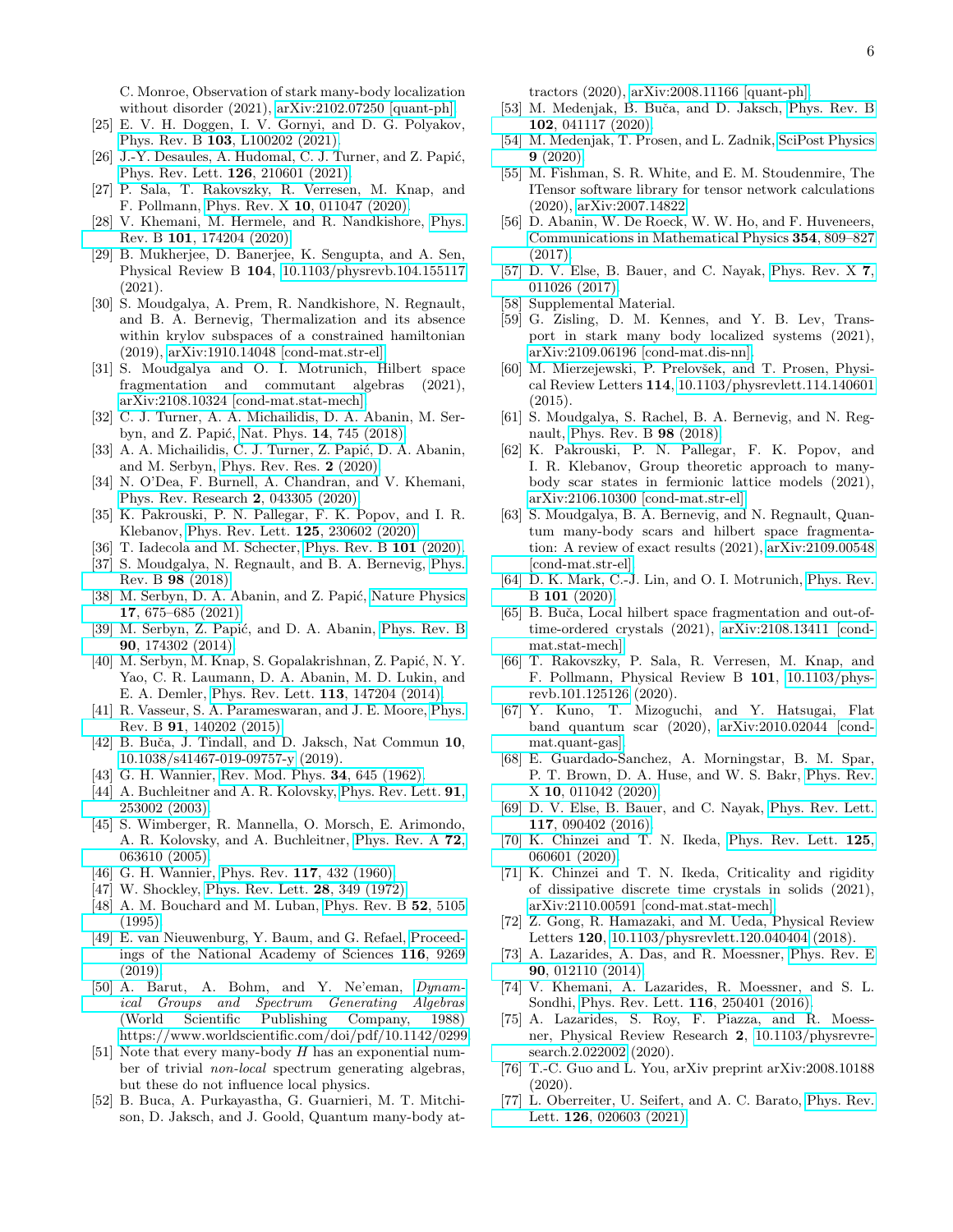- 
- <span id="page-6-0"></span>[78] H. Keßler, P. Kongkhambut, C. Georges, L. Mathey, J. G. Cosme, and A. Hemmerich, [Phys. Rev. Lett.](https://doi.org/10.1103/PhysRevLett.127.043602) 127, [043602 \(2021\).](https://doi.org/10.1103/PhysRevLett.127.043602)
- <span id="page-6-1"></span>[79] A. Kshetrimayum, J. Eisert, and D. M. Kennes, Physical Review B 102, [10.1103/physrevb.102.195116](https://doi.org/10.1103/physrevb.102.195116) (2020).
- <span id="page-6-2"></span>[80] N. Dogra, M. Landini, K. Kroeger, L. Hruby, T. Donner, and T. Esslinger, Science 366[, 1496 \(2019\),](https://doi.org/10.1126/science.aaw4465) [https://science.sciencemag.org/content/366/6472/1496.full.pdf.](https://arxiv.org/abs/https://science.sciencemag.org/content/366/6472/1496.full.pdf)
- [81] P. Zupancic, D. Dreon, X. Li, A. Baumgärtner, A. Morales, W. Zheng, N. R. Cooper, T. Esslinger, and T. Donner, [Phys. Rev. Lett.](https://doi.org/10.1103/PhysRevLett.123.233601) 123, 233601 (2019).
- [82] G. Piccitto, M. Wauters, F. Nori, and N. Shammah, Phys. Rev. B 104[, 014307 \(2021\).](https://doi.org/10.1103/PhysRevB.104.014307)
- C. Booker, B. Buča, and D. Jaksch, New Journal of Physics [10.1088/1367-2630/ababc4](https://doi.org/10.1088/1367-2630/ababc4) (2020).
- [84] O. Scarlatella, R. Fazio, and M. Schiró, Physical Review B 99, [10.1103/physrevb.99.064511](https://doi.org/10.1103/physrevb.99.064511) (2019).
- [85] K. Tucker, B. Zhu, R. J. Lewis-Swan, J. Marino, F. Jimenez, J. G. Restrepo, and A. M. Rey, New Journal of Physics 20, 123003 (2018).
- [86] J. G. Cosme, J. Skulte, and L. Mathey, [Phys. Rev. A](https://doi.org/10.1103/PhysRevA.100.053615) 100[, 053615 \(2019\).](https://doi.org/10.1103/PhysRevA.100.053615)
- [87] H. Keßler, J. G. Cosme, C. Georges, L. Mathey, and A. Hemmerich, New Journal of Physics 22, 085002 (2020).
- [88] B. Zhu, J. Marino, N. Y. Yao, M. D. Lukin, and E. A. Demler, New Journal of Physics 21, 073028 (2019).
- [89] F. Iemini, A. Russomanno, J. Keeling, M. Schirò, M. Dalmonte, and R. Fazio, [Phys. Rev. Lett.](https://doi.org/10.1103/PhysRevLett.121.035301) 121, [035301 \(2018\).](https://doi.org/10.1103/PhysRevLett.121.035301)
- [90] P. Liang, R. Fazio, and S. Chesi, New Journal of Physics 22, 125001 (2020).
- [91] F. Carollo and I. Lesanovsky, Exact solution of a boundary time-crystal phase transition: time-translation symmetry breaking and non-markovian dynamics of correlations (2021), [arXiv:2110.00030 \[cond-mat.stat-mech\].](https://arxiv.org/abs/2110.00030)
- [92] K. Seibold, R. Rota, and V. Savona, Physical Review A 101, 033839 (2020).
- <span id="page-6-3"></span>[93] H. Alaeian, M. Soriente, K. Najafi, and S. F. Yelin, Noise-resilient phase transitions and limit-cycles in coupled kerr oscillators (2021), [arXiv:2106.04045 \[quant](https://arxiv.org/abs/2106.04045)[ph\].](https://arxiv.org/abs/2106.04045)
- <span id="page-6-4"></span>[94] B. Buca, C. Booker, and D. Jaksch, Algebraic theory of quantum synchronization and limit cycles under dissipation (2021), [arXiv:2103.01808 \[quant-ph\].](https://arxiv.org/abs/2103.01808)
- [95] P. Solanki, N. Jaseem, M. Hajdušek, and S. Vinjanampathy, Role of coherence and degeneracies in quantum synchronisation (2021), [arXiv:2104.04383 \[quant-ph\].](https://arxiv.org/abs/2104.04383)
- <span id="page-6-5"></span>[96] J. Tindall, C. Sánchez Muñoz, B. Buča, and D. Jaksch, [New Journal of Physics](https://doi.org/10.1088/1367-2630/ab60f5) 22, 013026 (2020).
- <span id="page-6-6"></span>[97] C.-M. Halati, A. Sheikhan, and C. Kollath, arXiv preprint arXiv:2102.02537 (2021).
- [98] R. B. Versteeg, A. Chiocchetta, F. Sekiguchi, A. I. R. Aldea, A. Sahasrabudhe, K. Budzinauskas, Z. Wang, V. Tsurkan, A. Loidl, D. I. Khomskii, S. Diehl, and P. H. M. van Loosdrecht, Nonequilibrium quasistationary spin disordered state in the kitaev-heisenberg magnet  $\alpha$ -rucl<sub>3</sub> (2020), [arXiv:2005.14189 \[cond-mat.str-el\].](https://arxiv.org/abs/2005.14189)
- [99] D. A. Ivanov, T. Y. Ivanova, S. F. Caballero-Benitez, and I. B. Mekhov, Phys. Rev. A 104[, 033719 \(2021\).](https://doi.org/10.1103/PhysRevA.104.033719)
- [100] D. A. Ivanov, T. Y. Ivanova, S. F. Caballero-Benitez, and I. B. Mekhov, [Phys. Rev. Lett.](https://doi.org/10.1103/PhysRevLett.124.010603) 124, 010603 (2020).
- [101] F. Piazza and H. Ritsch, [Phys. Rev. Lett.](https://doi.org/10.1103/PhysRevLett.115.163601) 115, 163601 [\(2015\).](https://doi.org/10.1103/PhysRevLett.115.163601)
- [102] C.-K. Chan, T. E. Lee, and S. Gopalakrishnan, Physical Review A 91, [10.1103/physreva.91.051601](https://doi.org/10.1103/physreva.91.051601) (2015).
- [103] J. J. Mendoza-Arenas and B. Buča, Self-induced entanglement resonance in a disordered bose-fermi mixture (2021), [arXiv:2106.06277 \[cond-mat.quant-gas\].](https://arxiv.org/abs/2106.06277)
- [104] B. Buča and D. Jaksch, [Phys. Rev. Lett.](https://doi.org/10.1103/PhysRevLett.123.260401) 123, 260401 [\(2019\).](https://doi.org/10.1103/PhysRevLett.123.260401)
- [105] K. Macieszczak, Operational approach to metastability (2021), [arXiv:2104.05095 \[quant-ph\].](https://arxiv.org/abs/2104.05095)
- [106] A. Bacsi, C. P. Moca, G. Zaránd, and B. Dora, Dissipative dynamics in the massive boson limit of the sinegordon model (2021), [arXiv:2108.05865 \[cond-mat.str](https://arxiv.org/abs/2108.05865)[el\].](https://arxiv.org/abs/2108.05865)
- [107] G. Guarnieri, M. T. Mitchison, A. Purkayastha, D. Jaksch, B. Buˇca, and J. Goold, Time periodicity from randomness in quantum systems (2021), [arXiv:2104.13402 \[quant-ph\].](https://arxiv.org/abs/2104.13402)
- [108] B. Pozsgay, T. Gombor, A. Hutsalyuk, Y. Jiang, L. Pristyák, and E. Vernier, Physical Review E 104, [10.1103/physreve.104.044106](https://doi.org/10.1103/physreve.104.044106) (2021).
- [109] C. Sánchez Muñoz, B. Buča, J. Tindall, A. González-Tudela, D. Jaksch, and D. Porras, Physical Review A 100, [10.1103/physreva.100.042113](https://doi.org/10.1103/physreva.100.042113) (2019).
- <span id="page-6-7"></span>[110] J. Tindall, B. Buča, J. Coulthard, and D. Jaksch, Physical Review Letters 123, [10.1103/physrevlett.123.030603](https://doi.org/10.1103/physrevlett.123.030603) (2019).
- <span id="page-6-8"></span>[111] L. Zadnik and M. Fagotti, [SciPost Phys. Core](https://doi.org/10.21468/SciPostPhysCore.4.2.010) 4, 10 [\(2021\).](https://doi.org/10.21468/SciPostPhysCore.4.2.010)
- [112] L. Zadnik, K. Bidzhiev, and M. Fagotti, [SciPost Phys.](https://doi.org/10.21468/SciPostPhys.10.5.099) 10[, 99 \(2021\).](https://doi.org/10.21468/SciPostPhys.10.5.099)
- <span id="page-6-9"></span>[113] E. Tartaglia, P. Calabrese, and B. Bertini, Real-time evolution in the hubbard model with infinite repulsion (2021), [arXiv:2109.15305 \[cond-mat.stat-mech\].](https://arxiv.org/abs/2109.15305)
- <span id="page-6-10"></span>[114] A. R. Kolovsky, [Phys. Rev. Lett.](https://doi.org/10.1103/PhysRevLett.90.213002) **90**, 213002 (2003).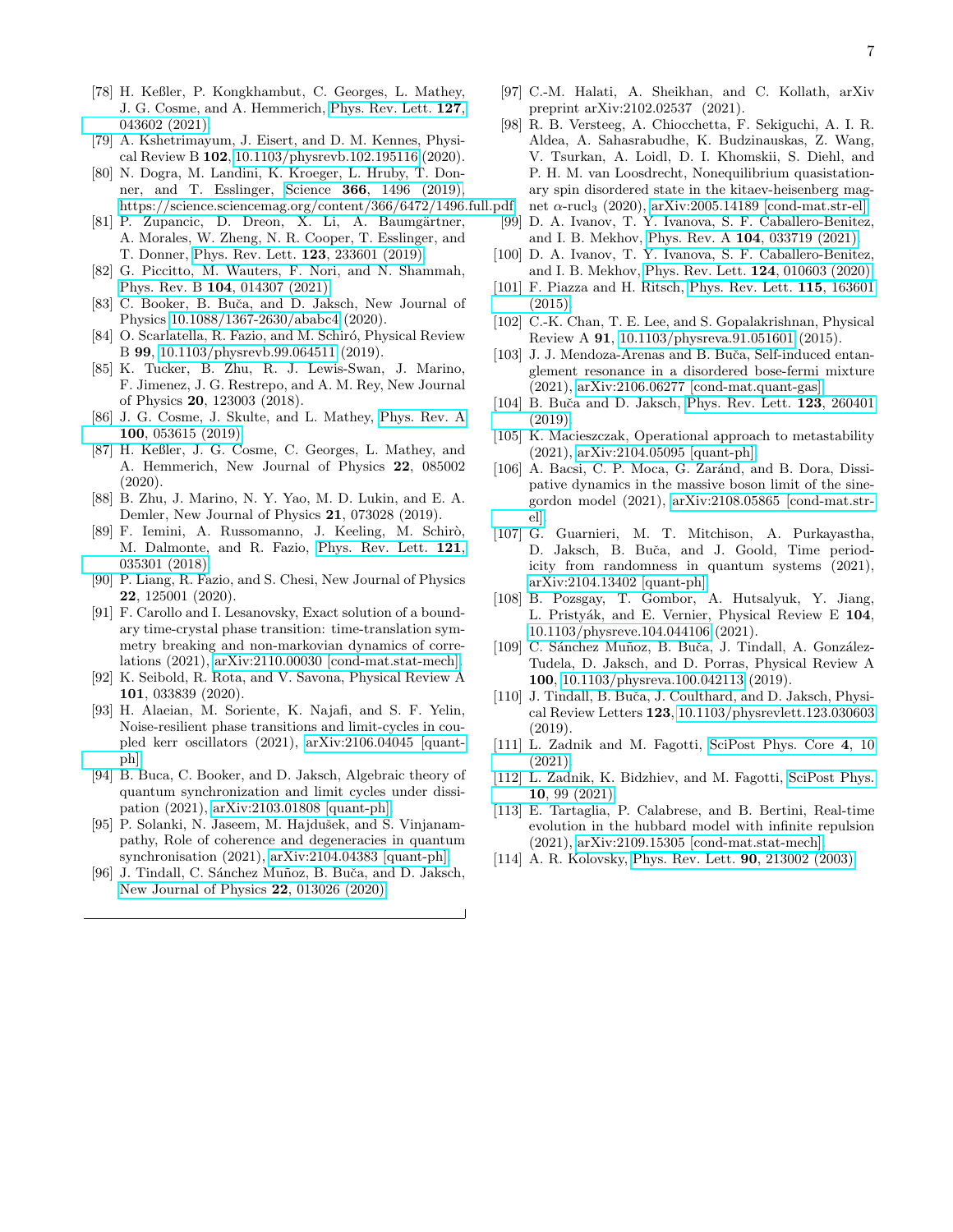## Supplementary Material: Dynamical l-bits in Stark many-body localization

In this Supplementary Material, we give more details on some of the assertions made in the main text.

### A— DERIVATION OF THE INTEGRAL FORM OF D

In this section, we show the equivalence of [\(4\)](#page-2-2) and [\(6\)](#page-2-3) in the main text. Let  $|m\rangle$  and  $|n\rangle$  be eigenstates of M with corresponding eigenvalues  $E_m$  and  $E_n$  respectively. Then, starting from [\(6\)](#page-2-3), we have the matrix element

$$
\langle n| D | m \rangle = \frac{1}{T} \int_0^T dt \langle n| e^{iMt} (H_{XX} + H_{ZZ}) e^{-iMt} | m \rangle
$$
  

$$
= \frac{1}{T} \int_0^T dt \; e^{i(E_n - E_m)t} \langle n| (H_{XX} + H_{ZZ}) | m \rangle
$$
  

$$
= \delta_{E_n, E_m} \langle n| (H_{XX} + H_{ZZ}) | m \rangle
$$
 (S1)

where the final equality follows from the fact that  $T = 2\pi/W$  and that the eigenvalues of the tilt M are all integer multiples of W. The matrix elements given by [\(S1\)](#page-0-0) are non-zero only if  $E_n = E_m$ , that is, we are within a single eigenspace of  $M$ . Furthermore, when we are inside a single eigenspace of  $M$ , [\(S1\)](#page-0-0) gives us the correct matrix elements of [\(4\)](#page-2-2). Since the eigenstates we picked were arbitrary, this proves the equivalence of the two expressions for D.

# B— FULL DERIVATION OF THE TRANSFORMED EFFECTIVE HAMILTONIAN  $H_{\text{eff}}^{\prime}$

In this section, we show that  $H'_{\text{eff}}$  is indeed given by the tilted Ising model in [\(7\)](#page-2-0) in the main text. We define the operator

$$
K = \frac{J}{2} \sum_{r} S_r^+ S_{r+1}^- \tag{S2}
$$

where  $S_r^{\pm}$  are the spin raising and lowering operators respectively. It can then be easily observed that  $H_{XX} = K + K^{\dagger}$ . Furthermore, we can use the commutators  $[S_r^z, S_{r'}^{\pm}] = \pm S_r^{\pm} \delta_{rr'}$  to obtain the closed algebra given by (cf. [\[44,](#page-5-38) [45,](#page-5-11) [114\]](#page-6-10))

$$
[M, K^{\dagger}] = W K^{\dagger}, [M, K] = -W K, [M, H_{ZZ}] = 0.
$$
\n(S3)

This shows that K and  $K^{\dagger}$  are dynamical symmetry operators of M, which is not very interesting by itself, but does allow us to utilise [\(2\)](#page-1-0) from the main text to evaluate the integral in [\(6\)](#page-2-3). Indeed, we have

$$
D = \frac{1}{T} \int_0^T dt \ e^{iMt} (K + K^{\dagger} + H_{ZZ}) e^{-iMt} = \frac{1}{T} \int_0^T dt \ (e^{iWt} K^{\dagger} + e^{-iWt} K + H_{ZZ}) = \frac{1}{2\pi i} \left[ e^{iWt} K^{\dagger} + e^{-iWt} K + H_{ZZ} \right]_0^{2\pi/W} + H_{ZZ} = H_{ZZ}
$$
(S4)

Then, we get that

$$
H'_{\text{eff}} = D + M = \sum_{r} (\Delta S^z_r S^z_{r+1} + Wr S^z_r)
$$
\n(S5)

as claimed.